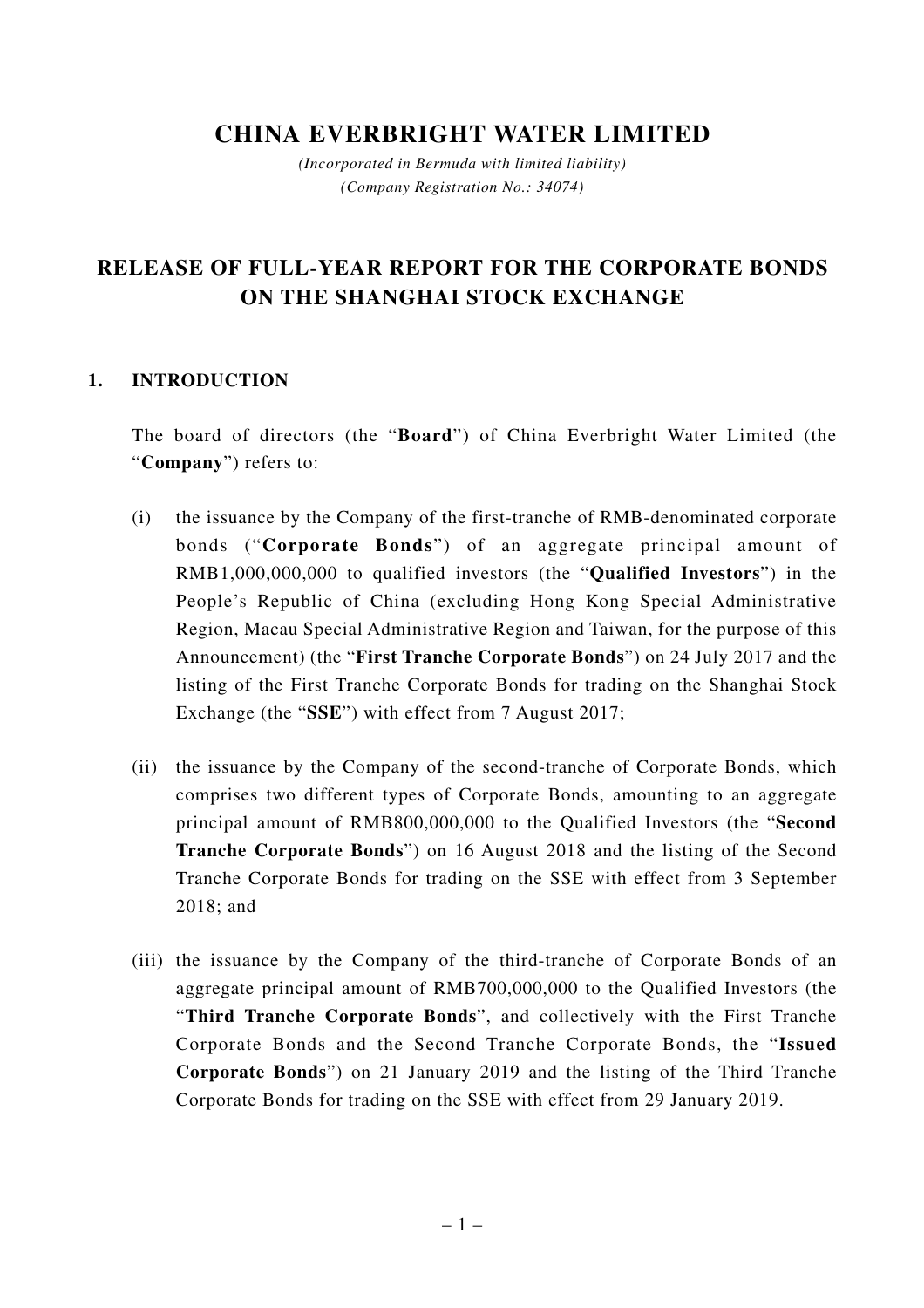## **2. RELEASE OF FULL-YEAR REPORT ON THE SHANGHAI STOCK EXCHANGE**

- 2.1 The Company has released on the SSE a report, which was prepared in accordance with the requirements under the Guidelines on the Disclosure of Information of Issuers of Publicly Issued Corporate Bonds and Format of Disclosure No. 38 (Content and Format of Full-Year Reports on Corporate Bonds) (公開發行證券的 公司信息披露內容與格式準則第38號-公司債券年度報告的內容與格式), in respect of the period from 1 January 2019 to 31 December 2019 which provide, amongst other things, certain information relating to the Company and the Issued Corporate Bonds (the "**2019 Full-Year Report**"), including the following:
	- 2.1.1 confirmations that:
		- (i) there is no deviation from the intended use of proceeds from the issuance of the First Tranche Corporate Bonds, as disclosed in the announcements of the Company dated 21 July 2017 and 8 December 2017, and as at the date of the 2019 Full-Year Report, the proceeds from the issuance of the First Tranche Corporate Bonds have been fully utilised;
		- (ii) there is no deviation from the intended use of proceeds from the issuance of the Second Tranche Corporate Bonds, as disclosed in the announcement of the Company dated 14 August 2018, and as at the date of the 2019 Full-Year Report, the proceeds from the issuance of the Second Tranche Corporate Bonds have been fully utilised;
		- (iii) there is no deviation from the intended use of proceeds from the issuance of the Third Tranche Corporate Bonds, as disclosed in the announcement of the Company dated 16 January 2019, and as at the date of the 2019 Full-Year Report, the proceeds from the issuance of the Third Tranche Corporate Bonds have been fully utilised;
		- (iv) there is no change in the credit ratings of each of the Issued Corporate Bonds and the Company, as issuer of the Issued Corporate Bonds, as disclosed in the announcement of the Company dated 28 May 2019;
		- (v) there is no change in the credit enhancement measures and other measures implemented by the Company to ensure repayment on the each of the Issued Corporate Bonds (if any);